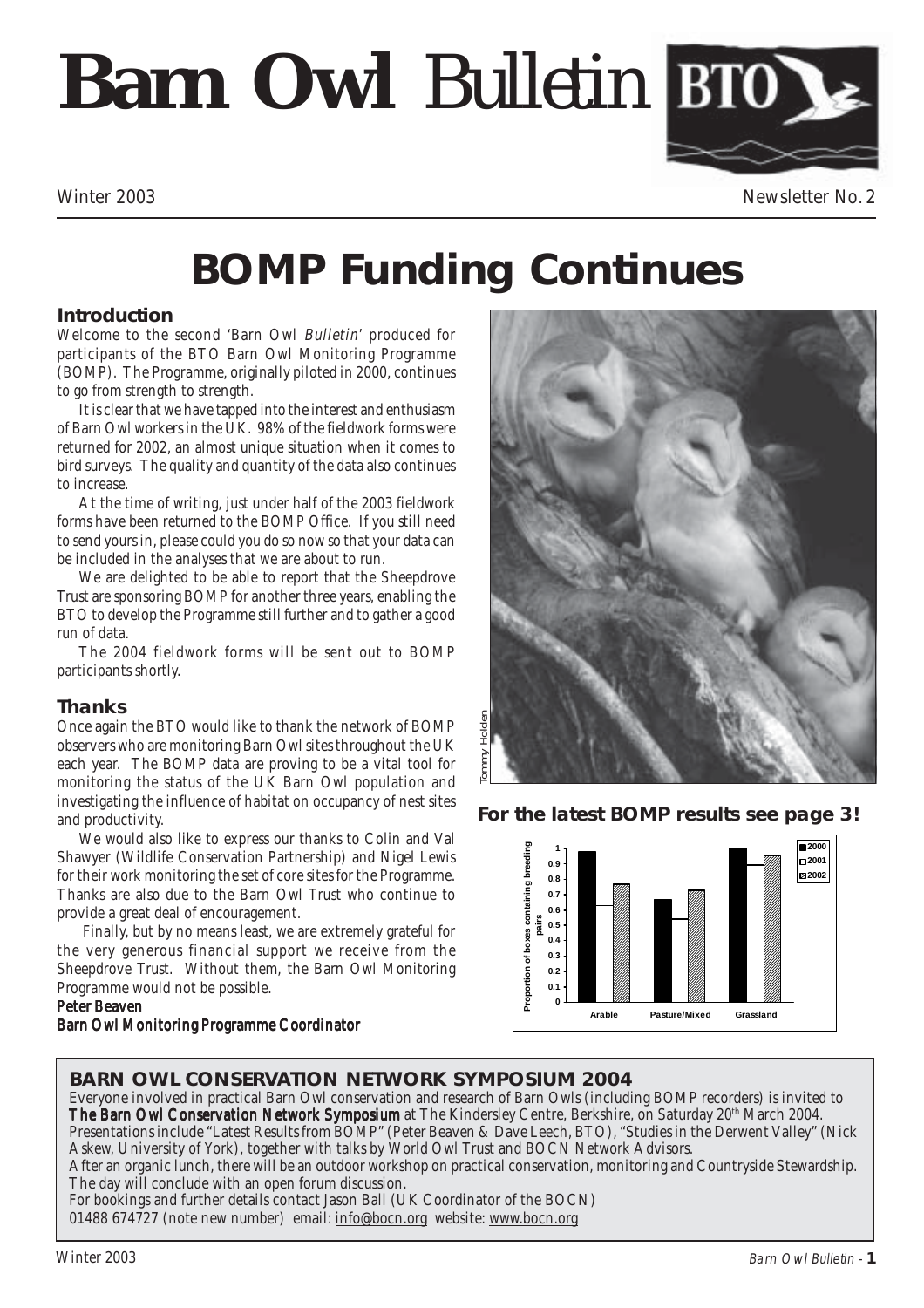### **Registering for BOMP**

Anyone is welcome to participate in BOMP. Those with no previous nest recording or ringing experience can still collect valuable information concerning nest site occupancy by making at least two visits to the nest per season, although a series of brief monthly visits would be preferred.

Because we are monitoring occupancy rates, recording that Barn Owls are absent from a BOMP site is just as important as knowing that they have nested there. Please return your forms each year even if there is no evidence of breeding at the site.

Licensed nest recorders and ringers will be able to record additional information, such as clutch and brood size, fledging success and the number of prey items in the box. Ringers can collect data concerning the age, size and condition of both nestlings and adults. The ringing of adults and young will provide information concerning dispersal patterns and survival rates. Please request a registration form if you wish to take part.

BOMP provides an exciting and rewarding opportunity for you to help in the research and conservation of one of Britain's most distinctive and well-loved bird species.

### **Applying for Schedule 1 licences**

Barn Owls are specially protected at the nest under the Wildlife & Countryside Act (1981) and it is an offence to intentionally disturb them without a Licence. To ensure that you get a licence in time for the start of the Barn Owl season, please apply by the end of February.

When applying for a licence you will need to provide details of the county and 10km square for all the sites that you intend to visit. It is not possible for other ringers, nest recorders, BTO members or members of the public to access these details.

To ensure that licences are only issued to bona fide recorders, non-ringers will need to provide two written references with their Schedule 1 application. These should be from a recognised authority such as a BTO Regional Representative, bird ringer, Chairman of a Bird Club, a County Recorder or an existing Schedule 1 holder.

Licences have to be renewed each year, and a condition for renewal is that observers supply information on the previous season.

For further information or a Schedule 1 Application Form, please contact the BTO Licensing Officer, Jez Blackburn (jez.blackburn@bto.org) or the BOMP office.

#### **Ring Rebates for BOMP Barn Owls**

As you will know, adult Barn Owls ringed as part of the Programme qualify for a ring refund, currently 11p a ring. This is in addition to the subsidy ringers get for Barn Owls as part of the *Ring Pricing for Conservation and Science* scheme. Please note that this only applies to ADULT birds for which BOMP forms are returned.

Of course trapping adult Barn Owls is a delicate operation and we strongly advise new ringers to seek advice from those with more experience. Guidelines were also published in the last issue of 'Barn Owl Bulletin' (page 8). If you would like a copy of this, please get in touch with the BOMP Office.

#### The BTO Barn Owl Monitoring Programme is generously sponsored by the Sheepdrove Trust

'Barn Owl Bulletin' edited by Peter Beaven Typeset by Angela Rickard.

Articles for inclusion in future issues of 'Barn Owl Bulletin' should be sent by email to barnowls@bto.org or by post to: Barn Owl Monitoring Programme, British Trust for Ornithology, The Nunnery, Thetford, Norfolk IP24 2PU

### **Contents**

| Introduction 1 |  |
|----------------|--|
|                |  |
|                |  |
|                |  |
|                |  |
|                |  |
|                |  |
|                |  |
|                |  |
|                |  |
|                |  |
|                |  |
|                |  |
|                |  |
|                |  |
|                |  |
|                |  |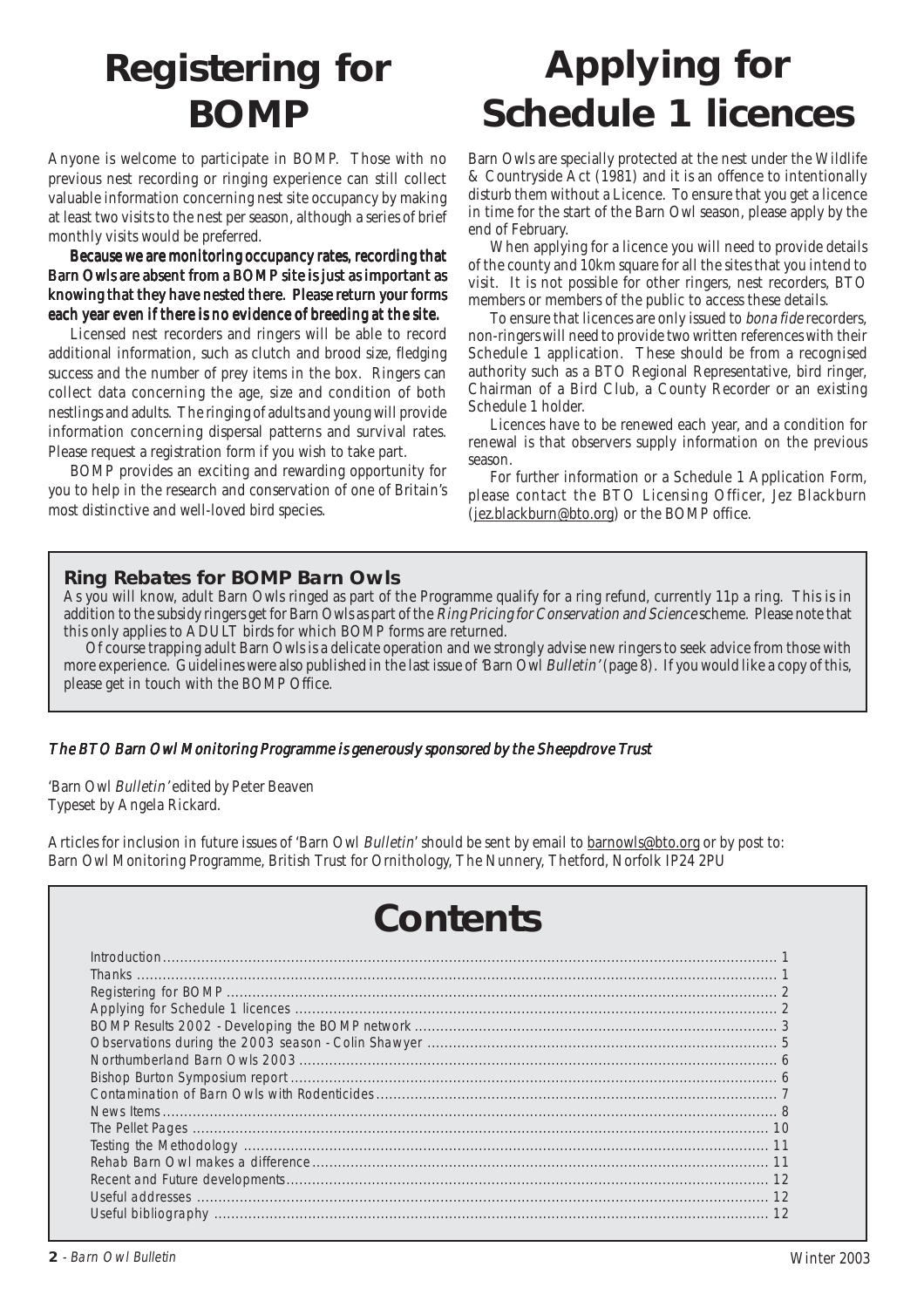### **BOMP Results 2002 – Developing the BOMP network**

#### Here Dave Leech reports on the results from the 2002 season, with the first full analysis of data from 'BOMP network sites', of which nearly 350 were covered. Even more Network sites were registered for the 2003 season and the results from this will be published in the next edition of 'Barn Owl Bulletin'.

After the problems caused by the Foot and Mouth outbreak during the previous breeding season, 2002 witnessed the first full coverage of BOMP network sites, supplementing the information collected by the Wildlife Conservation Partnership (WCP). In total, over 540 Barn Owl sites were covered for BOMP in 2002, of which almost 350 (64%) were BOMP network sites. The number of sites registered continues to increase. Many thanks to everyone involved in the Programme for their efforts thus far.

Data from the majority of BOMP network sites were available only for 2002, whereas information for WCP sites was available for the period 2000-2002. The two datasets were therefore analysed separately and the results compared. Trends in both nesting rates and productivity can now be investigated over the three years of WCP data. In addition, both WCP and BOMP network data can be used to explore regional variations in these breeding parameters, and also to compare reproductive success at sites located in different habitats.

#### **Nesting rates up again in 2002**

A site was classed as 'Used for nesting' if a breeding attempt had been made, as signified by the presence of at least one egg or chick at any visit made during the season. If an adult Barn Owl(s) was encountered during the season but no eggs or chicks were recorded, the site was classed as 'Roosting'. The nesting rate of WCP sites fell from 83% in 2000 to 65% in 2001 (Figure 1).



Figure 1 Nesting and roosting rates for WCP sites

This decline may have been caused by heavy rains and subsequent flooding during the autumn of 2000, leading to a shortage of small mammal prey during the winter period and therefore to increased Barn Owl mortality rates. Alternatively, individuals could have survived the winter but may not have been in good enough condition at the beginning of the spring to start breeding. This hypothesis is supported by the significant increase in the number of roosting, ie non-breeding, individuals observed at WCP sites in 2001 (Figure 1).

It could be argued that, if nesting rates were artificially high in the first year of BOMP due to biases in site selection, they would, by chance be more likely to drop in subsequent years until a more 'natural' level was reached. However, the fact that nesting

rates increased again to 75% in 2002, a level approaching that of the first year of the survey (Figure 1), suggests that this was not the case. Anecdotal evidence implied that 2002 was a very successful year for small mammals, which may help to explain the increase in nesting rates in this year relative to 2001. The increase in non-breeding individuals in 2001 also suggests that the fall in nesting rates in this year was due to some individuals suspending breeding rather than birds moving away.

#### **Nesting rates high in areas of natural grassland**

In order to investigate regional variation in nesting rates, the UK was divided into six different regions, based on the boundaries of UK countries and the nine English Government Office Regions (Figure 2). In addition, each site was assigned to a habitat category on the basis of the dominant habitat type, as indicated by the forms returned. There were three habitat categories for WCP data – Natural/Semi-natural Grassland, Arable Farmland and Pastoral/Mixed Farmland – and three for BOMP network data – Woodland, Arable Farmland and Pastoral Farmland.



**Figure 2** Regions used in BOMP analysis  $(1 = Scotland, 2 =$ Northern England,  $3$  = Wales & Western England,  $4$  = Eastern England, 5 = South-western England, 6 = South-eastern England).

The influence of region and habitat on nesting rates is hard to determine as the two factors are so closely correlated. The general pattern revealed by the WCP core site dataset is that nesting rates are highest in the natural grassland areas of southwestern England, intermediate in the arable areas of northern and eastern Britain and lowest in pastoral/mixed farming areas in the south-eastern region (Figure 3). This pattern of nesting rates is as predicted if prey availability is the driving factor determining Barn Owl distribution. The extensive areas of rough grassland in south-western England provide ideal breeding habitat for small mammals and good hunting habitat for Barn Owls. Such habitat can also be found to a limited extent in the margins of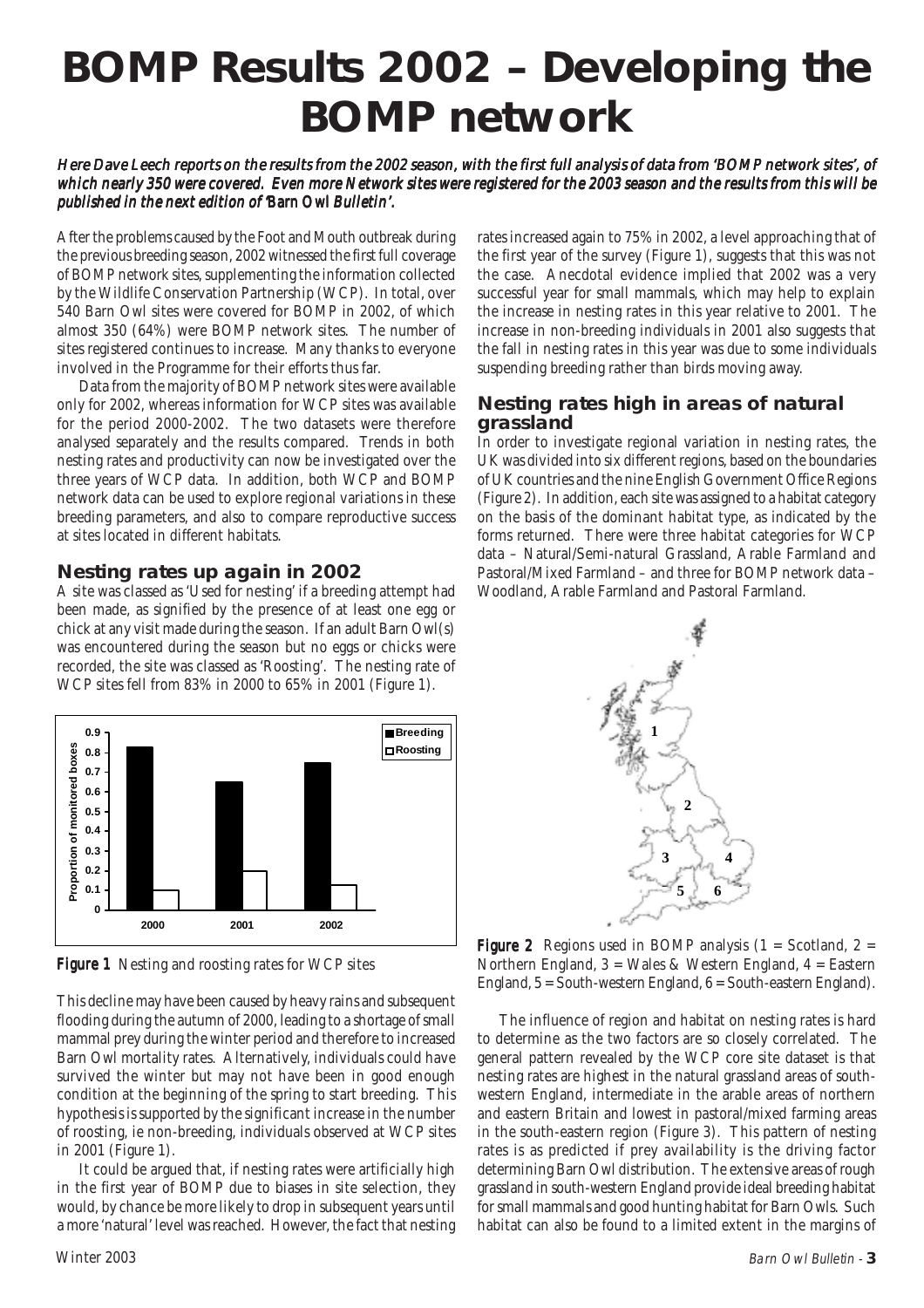arable fields but it is almost totally absent from areas of stock farming, the closely-cropped sward providing little food or cover for rodents.

It should be noted that, while the protocol for data collection and the habitat categories recorded differ somewhat, the results from BOMP network sites suggest that there is little difference in nesting rates of arable and pastoral areas, although a significantly smaller proportion of sites in woodland areas were occupied. These data were, however, all collected in 2002, a year in which the difference between nesting rates at WCP sites in arable and pastoral habitats was also reduced (Figure 3).



Figure 3 Nesting rates in grassland areas were higher than those in areas of arable or pastoral/mixed farming in all three years of the survey.

#### **Little variation in productivity of breeding attempts**

Variation in clutch size and brood size at ringing were both investigated in relation to year, region and habitat, as were a series of measures of nesting success including hatching success (proportion of eggs hatched), fledging success (proportion of hatched chicks fledged) and overall success (proportion of eggs that produced fledged offspring).

There was little evidence to suggest that any of the breeding parameters measured varied significantly between years at WCP or at BOMP network sites suggesting that Barn Owls in poor condition at the start of the season due to food shortages may have suspended breeding altogether rather than attempting to raise at least some offspring. These results may also imply that any decline in the size of the small mammal population during the winter of 2000/01 had been reversed by the start of the 2001 breeding season.

Region was found to influence overall breeding success at both WCP core sites and BOMP network sites, with Barn Owl pairs in the south of England tending to raise a greater proportion of the clutch to fledging. These results could reflect more favourable climatic conditions for breeding in this region, although Barn Owls can and do breed in a vast range of habitats and climates around the world. There was also some evidence to suggest that Barn Owls breeding in areas of natural grassland were liable to be more successful, possibly because this habitat supports a higher density of small mammal prey.

#### **Larders at BOMP sites**

While the female Barn Owl is incubating or brooding young chicks (up to 12 days after hatching), the male does all of the hunting. The prey that he delivers accumulates at the nest site during the night and is eaten by the female and the nestlings the following day. If a large amount of food has been collected there may be a

surplus, which some researchers have suggested could be stored deliberately as an insurance against poor feeding conditions in the future (Taylor 1994); see page 12. Prey 'larders' were found at 99 (20.1%) breeding attempts at WCP sites over the period 2000- 2002 and at 54 (18.6%) volunteer sites during 2002.

Analysis of data from WCP sites indicated that larders were no less prevalent nor were they smaller in 2001 relative to the other two study years. This adds further weight to the suggestion that, if small mammal numbers had declined during the winter of 2000/01, they had recovered by the time adults were provisioning their young. However, the same result might be expected if only those individuals of high quality were able to ovecome the food shortages to breed in 2001. As these individuals might be expected to collect a larger number of prey items. Although the sample size was small, the abundance of Field Voles, the most nutritionally important species in the Barn Owl diet in mainland Britain (Glue 1974), in larders was significantly lower in 2001.

#### **Other species breeding at BOMP sites**

Barn Owls are not the only species that use nest sites registered for BOMP. Seven other bird species were found breeding at WCP and BOMP network sites, of which Stock Dove, Jackdaw and the amber-listed Kestrel were observed most frequently.

Kestrel breeding attempts were recorded at 48 (14.1%) WCP sites over the period 2001-02. Nesting rates varied significantly between years, with Kestrels occupying a greater proportion of sites in 2002, suggesting that the provision of artificial nesting sites for Barn Owls also has the potential to help this declining raptor species. Jackdaws, recorded breeding at 60 (17.6%) WCP sites over the period 2001-02, were also significantly more abundant in 2002. An even greater proportion of WCP sites were occupied by breeding Stock Doves however, with this species recorded at 70 (20.6%) sites over the same period, although numbers of this species did not vary significantly between years. Dave Leech



#### **BOMP may be going global!**

You may be interested to hear that David H Johnson, International Director of the Global Owl Project contacted us in the autumn of 2003. He requested a set of the BOMP forms with a view to adapting them for other Tyto work elsewhere in the world (in countries as far apart as Cuba and Pakistan). If we hear any more about this, we'll let you know!!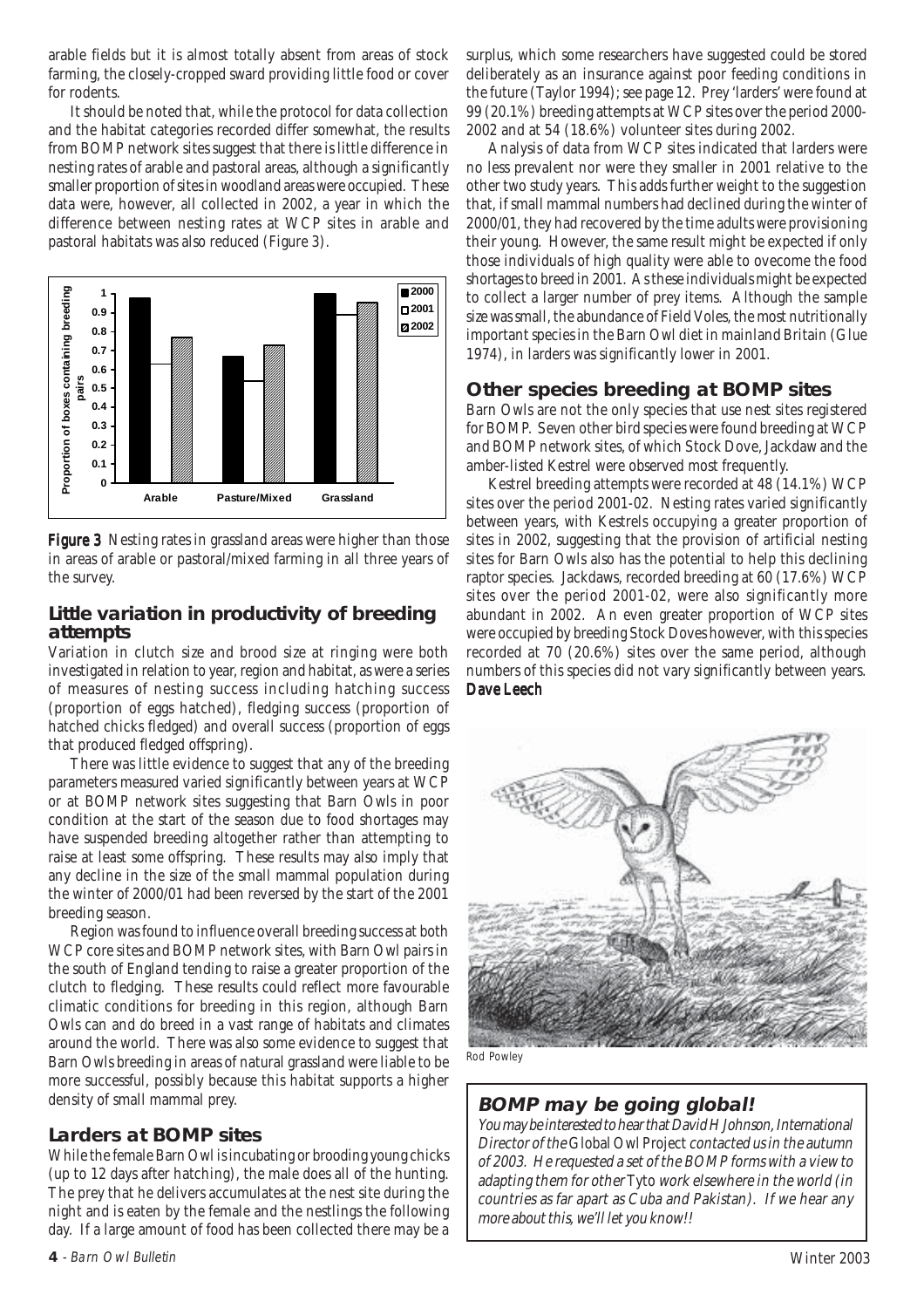## **Observations during the 2003 season**

Overall, 2003 seems to have been the worst breeding season that Colin Shawyer has known during 20 years of Barn Owl monitoring. The following is based on his diary notes recording his experiences at BOMP and other sites he monitored during the 2003 season.

#### **May 2003**

From the initial monitoring I have undertaken this month, it looks it is going to be a poor breeding season. I suppose this was to be expected, since 2002 was one of the best years I have ever known. In one of my study areas where c.90% of potential nest sites are known, over 60% of the pairs double brooded. Many pairs also experienced higher than average breeding success in 2002, with one in particular producing 14 young to fledging in two adjacent 'A' frame nest boxes, five in the first brood and nine in the second.

This year (2003) however, the absence of eggs at most nest sites indicates that nesting rates may be down this year, but perhaps not too severely as adults or fresh pellets are being found in most boxes. Normally we would expect full clutches by mid May, but I have found only 10 sites with viable clutches out of the 185 sites checked so far.

What is particularly noticeable is the very low body weight in females (and some males) at those sites where breeding has not started. For the first time that I can remember, female weights are as low as 300g, and in some cases they weigh less than their male partners. Males usually average 320g at this time of the year, but some now weigh as little as 265g. Although I did not begin weighing adults at the nest until 1997, it is very unusual for females to weigh less than 350g prior to egg laying. From my experience, I consider that females are rarely capable of laying eggs and producing young until they attain a body weight of about 365g or more. I do need to carry out more work to refine this figure however. It will be interesting to see on the next visit in a few weeks time if these females have been able to attain the extra weight they will need in order to breed, but somehow I do not think they will have enough time to do this. Perhaps these low weights will also inhibit their wing/tail moult?

It appears that there is very little small mammal prey around so far this year. Although we were expecting a lower vole year than last, I suspect that the early spring drought we experienced (which prevented farmers putting their cattle out to grass until later in the year) has also prevented the already depleted vole population from breeding. This seems to be borne out by several small mammal researchers in eastern England who have mentioned how concerned they are about failing to live-trap any rodents.

#### **June 2003**

The first visits to Barn Owl sites have now been completed. Sites that have rarely failed in recent years are now either empty or still contain very low weight females without brood patches. It seems they have been unable to attain weight. In some cases, the lighter adults found during the May visits have now vacated their nest sites to roost elsewhere.

Strangely, notable exceptions seem to be occurring in small parts of one East Midlands county. Two adjacent schemes here, each covering about 20 miles, are showing entirely different success rates: 14 of the 15 regularly used sites in one area are absent of any eggs or young, but in the other, eight of the 15 sites had good early broods! Perhaps this could be explained by the difference in habitat type? The former is mixed farmland and the latter in an area of extensive gravel workings where rough



grassland is much more abundant. However this might be too simplistic an explanation.

Occupancy rates in East and mid-Yorkshire are generally low, but not quite as bad as the other eastern counties south to Cambridgeshire. In contrast, the very few breeding pairs in Hertfordshire are all doing well, producing reasonable brood sizes. Barn Owls in Wiltshire, along with some counties in north-west England ,such as Cheshire, appear (from conversations I

Colin Shawyer

have had and personal notes) to be experiencing an average to good year. The successful recovery of Barn Owls is also continuing in East Sussex, following the floods which occurred there two years ago: one pair produced a brood of seven. In Kent, few pairs are occupying previously used nest sites.

As we might expect, the very low successes in the eastern half of England appear to be related to very low prey numbers, as hardly any small mammals items are being found at nest sites, in direct contrast to the findings in 2002. Although Starling and Skylark feathers are not uncommon in boxes this year, these prey species are mainly being found at non-breeding sites (except at nest sites close to sewage treatment works).

#### **July/August 2003**

Now that my late visits to nest sites have started, I think some answers are being revealed. Although not part of the BOMP programme, our visits to many newly installed Barn Owl nest boxes are revealing high occupancy levels and average clutch sizes, albeit with very late laying dates. Yet these are in the areas where the BOMP sites (generally containing mature adults between three and nine years of age) have completely failed. We do know that when nest boxes are used for the first time, at least one (and often both) of the breeding pair is a first year bird. Ageing of the females present in these new boxes from their wing patterns revealed that they are indeed in their first year. The females not only have good body weights (above 365g) but they are also in the process of wing moult, which I would normally expect at sites during May.

My belief is that these late laying birds are those produced from the numerous second broods that occurred in Eastern England in 2002. Given that most of these birds would not have fledged until October or November they may have needed to wait until now to reach sexual maturity. These late breeding attempts seem to be coupled with a noticeable increase in the prey items I have found at sites during August. Wood Mice are particularly common at the moment (during harvest). Although Field Voles are also present, they are poor specimens of low weight, on average 10g lighter than in 2002.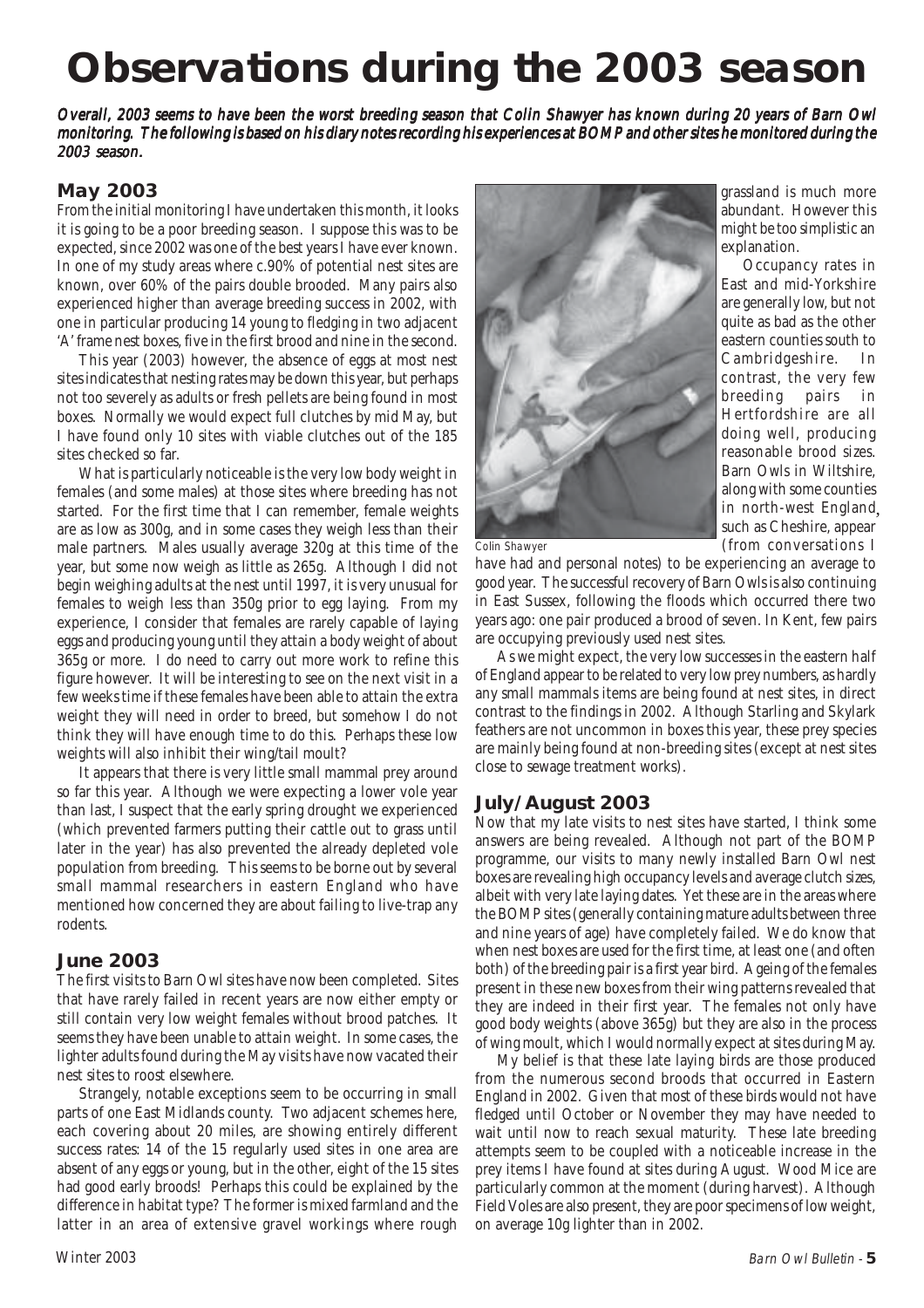#### **September to November 2003**

We are still ringing Barn Owls into November following the late laying in first-year females. In spite of the very poor nesting season we are still able to ring good numbers, although our ringing totals are made up of a greater proportion of adults than usual. The totals have also been boosted because we have inspected many newly installed nest boxes that contained adults and young during the latter months of the year.



At one site, the two young had a complete contrast in plumage, with an entirely unspotted male and a heavily spotted female with a darkly feathered upper half to the facial disk. The latter was not sufficiently dark to be a pure form of Tyto alba guttata but resembled the intermediate form I have seen occasionally when ringing in eastern France (the result from the mating of T.a. alba and T. a guttata).

#### Colin Shawyer

Many thanks to Colin for his report. We eagerly await receipt of the remainder of the BOMP network data for 2003. Once this is input and analysed we will be able to reveal what happened to the UK Barn Owl population during the last breeding season.

#### **Northumberland Barn Owls 2003**

In Northumberland this year we managed to increase the number of breeding pairs of Barn Owls in our conservation scheme from four to eight. This may not seem to be any great progress but the latest figure for Northumberland as a whole gives the known number of breeding pairs as fifteen [*British Birds* 95: 571 (*November* 2002). The actual number of breeding pairs is likely to be much higher, and the quoted figure might only be an indication of the lack of interest in Barn Owl conservation within the North East! At one site, the two young had a complete contrast in plunage,<br>
Set one site, the two young had a complete contrast in plunage,<br>
with an entirely unspotted male and a heavily spotted fermale with<br>
an entirely durate to be

Eighteen young fledged successfully from our sites in 2003. The previous year the same total were fledged from only four sites, but two of the pairs double-brooded successfully.

None of our Barn Owl pairs have double-brooded this year, despite the comparatively dry weather we had in 2003. However, the year has been notable for us in that three of our breeding pairs were within an area of Countryside Stewardship land only  $\frac{1}{4}$  mile square. This is a striking demonstration of the effectiveness of this scheme.

Another facet of the year's monitoring has been replacement clutches and late nesting. One of our pairs of Barn Owls nested comparatively late in the season. Eggs were laid in late June but the brood of three young were not discovered by us until early August.

Two of our breeding pairs laid replacement clutches, the female of one pair incubating a clutch of two infertile eggs the whole from which both young were successfully reared.

Another pair laid a first clutch of six eggs from which four young hatched. Unfortunately all four young were subsequently found dead within the nestbox - the oldest being around three weeks old at the time of death. No predation had occurred and starvation seemed to be the cause of death. The exact circumstances of the failure of this nest are a mystery to us, and a result we are keen to start a discussion on the subject on the BOCN Forum under the discussion topic "Desertion Of Young Caused By Thunderclaps?" (see www.bocn.co.uk/forum to take part).

This Barn Owl pair then laid a replacement clutch of seven eggs in a nestbox some 400m away from their first site. A brood of four young was hatched and successfully raised to near fledging stage. Unfortunately within the space of one week at the end of September, three of the 8-9 week old owlets were found dead, probably due to a drastic reduction in vole numbers as the weather changed for the worse. We assume that the other owlet fledged successfully.

#### Nick Atkinson & Alan Levitt

#### **Bishop Burton Symposium report**

A Barn Owl Conservation Symposium was held on 1 November 2003, using the excellent facilities at Bishop Burton College, Beverley, East Yorkshire. This conference enabled many Barn Owl workers in the northeast of England to meet and discuss their work. Jim James, a member of the East Yorks Barn Owl Survey and Conservation Group who had organised the event together with David Braithwaite of Bishop Burton College, introduced the Symposium. Dave Leech and myself started the sessions with an account of the history of Barn Owl surveys and the latest BOMP results. Colin Shawyer then followed with slides illustrating his work, including details of the techniques he has developed for ageing and sexing Barn Owls. Having read several of Colin's publications, it was good to see more about this, including how he is able to age absent birds!

After lunch, Jean Thorpe spoke about her experiences in rehabilitating injured owls and other birds, providing some graphic images of how not to do it. As she mentioned, the standard of care at wildlife hospitals can vary quite considerably, largely due to the fact that they are not regulated. Jean recommended the Raptor Rescue National Help & Advice line (0870-241-0609) www.raptorrescue.org.uk who are seeking to improve standards and can provide local contacts for recommended wildlife hospitals.

Jason Ball then spoke about the development of the BOCN and also mentioned some of the work being carried out for Barn Owls at the Sheepdrove Organic Farm. Trevor Ball, a farmer, talked about making the most of Countryside Stewardship grants and other conservation incentives, particularly those that help to improve the quality of grass swards for small mammals and hence provide more food for Barn Owls. Nick Askew also spoke on his Barn Owl work in the Lower Derwent NNR, investigating the influence of habitat characteristics on occupancy rates and productivity (see Nick's article about this on page 8).

The day finished with an open forum, and for me, this was one of the highlights of the Symposium. A fair bit of discussion was generated, with a variety of different groups (small mammal specialists, owl pellet analysers and farmers, as well as Barn Owl recorders) making some very valuable contributions. This showed the importance of an integrated approach to Barn Owl conservation, gaining from the experience and expertise of those in related fields. This was a really well organised Barn Owl Symposium and the organisers should be congratulated for holding such a superb event.

#### Peter Beaven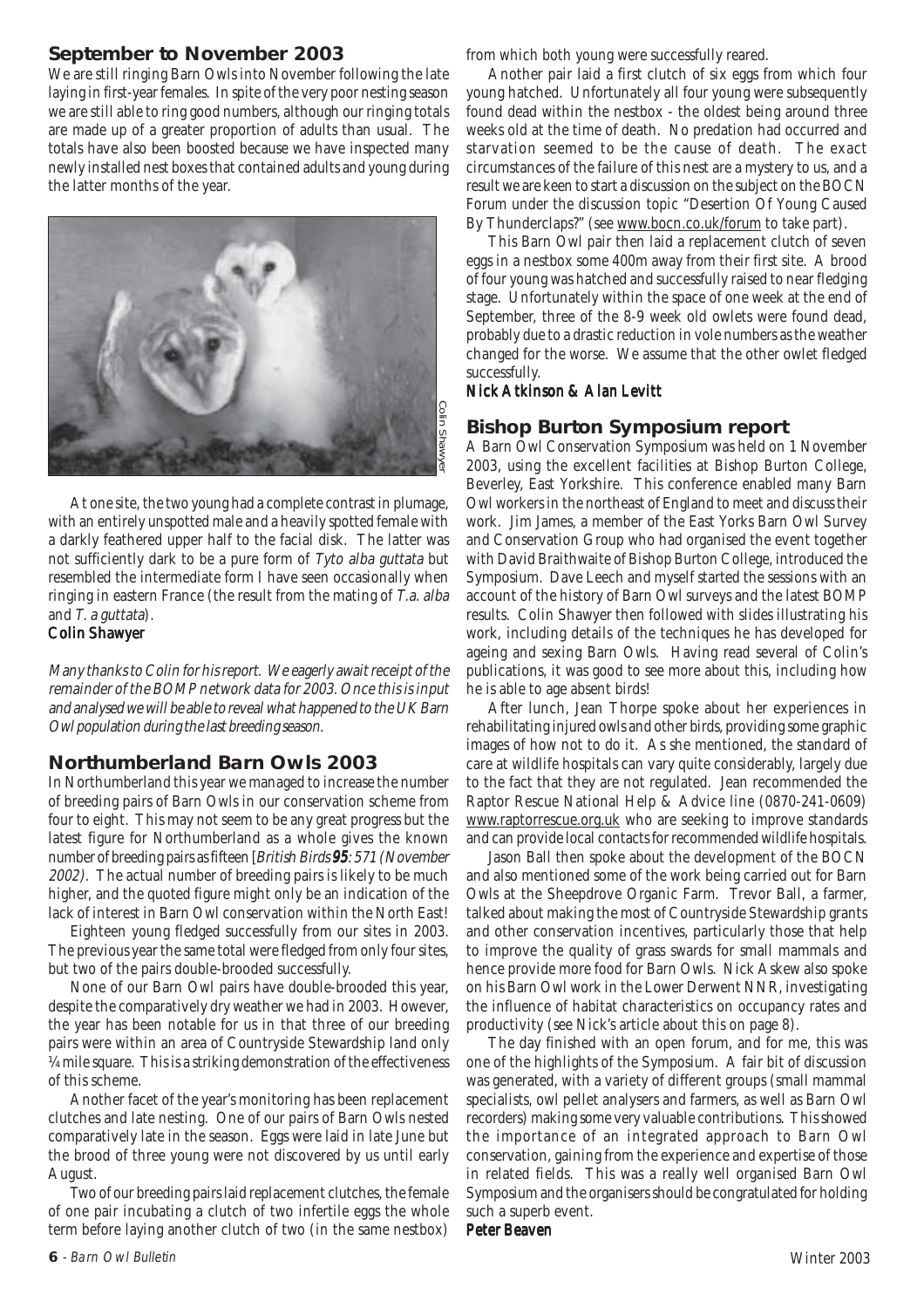## Predatory Bird

## **Contamination of Barn Monitoring Scheme Owls with Rodenticides**

Heath M Malcolm, Richard F Shore, Tony Turk, Claire L Wienburg, Lee A Walker, Centre for Ecology and Hydrology, Monks Wood, Abbots Ripton, Huntingdon, Cambridgeshire PE28 2LS, and Alistair Burn, English Nature, Northminster House, Northminster Road, Peterborough, Cambridgeshire PE1 1UA

#### **Abstract**

As part of an ongoing UK-wide monitoring scheme, 100 Barn Owl (Tyto alba) carcases found in Scotland since 1983 have been analysed for second-generation anticoagulant rodenticides. These compounds have greater toxicity and persistence than the warfarin-like compounds they replaced. This enhances their potential for secondary poisoning of non-target organisms. Second-generation rodenticides were first detected in Scottish Barn Owls in 1990, and the proportion of birds containing at least one compound has varied between 15% and 45% in subsequent years. In total, 21% of birds have contained detectable amounts of rodenticide, a slightly (but not significantly) lower proportion than in England (30.1%) or Wales (24.5%).

#### **Introduction**

CEH Monks Wood, in collaboration with the Joint Nature Conservation Committee and the Environment Agency, has been running a Predatory Bird Monitoring Scheme (PBMS) since the mid-1960s. Raptor carcases sent in by members of the public are analysed for pesticides and industrial chemicals. As part of this scheme, Barn Owls have been analysed for the 'second generation' rodenticides which were introduced into Britain from the mid-1970s onwards to combat the resistance of rats to first generation compounds such as warfarin. Second generation rodenticides include:

Brodifacoum, (Havoc®, Klerat®, Talon®) Difenacoum, (Neosorexa®, Ratak®, Ridak®) Bromadialone (Maki®, Super Caid®, Lanirat®, Ratoban®) Flocoumafen (Storm®)

Compared to warfarin-type compounds, second generation compounds are more toxic and residues are more persistent in the body. This enhances the potential for secondary exposure of non-target predators which are exposed either when they capture poisoned rodents that have not yet succumbed, or when they scavenge rodent carcases.

### **Results & Discussion**

A total of 1,009 Barn Owl carcases received between 1982 and 2001 have been analysed for second generation rodenticides. These include 100 birds from Scotland, 753 from England and 94 from Wales; with no location details available for the others. The dataset comprised 25% adults, 67% juveniles, 50% males, 45% females; the age and sex could not be determined for all carcases. These owls had died from various causes, with road traffic accidents and starvation the main causes (Table 1). Twelve owls (1.2%) were diagnosed as having died as a result of secondary poisoning by second generation rodenticides. Typically, these birds had high rodenticide concentrations in the liver and characteristic signs of haemorrhaging, especially around the heart and lung.

| <b>Cause of Death</b>       | Scotland<br>℅ | England<br>℅ | Wales<br>℅ |
|-----------------------------|---------------|--------------|------------|
| <b>Accident</b>             |               |              |            |
| <b>Disease</b>              | ∩             | 2            | Ω          |
| <b>Drowned</b>              | Ω             |              | Ω          |
| Electrocution               | ∩             | ( )          | Ω          |
| <b>Shot</b>                 | Ω             |              | Ω          |
| <b>Injury</b>               |               |              | ( )        |
| <b>Poisoned</b>             |               |              |            |
| Predated                    |               | 3            | ( )        |
| <b>Collision (including</b> |               |              |            |
| traffic accidents)          | 66            | 51           | 54         |
| <b>Starvation</b>           | 26            | 34           | 39         |
| <b>Trapped</b>              |               | 0            |            |
| <b>Unknown</b>              | 5             | 6            |            |

Second generation rodenticides were first detected in Scottish Barn Owls in 1990 and the proportion of birds contaminated with at least one rodenticide has varied between 13% and 33% in subsequent years, with an overall average of 21% (Figure 1). A similar pattern was found in owls from Wales, while those from England showed a more consistent temporal increase. This increase reflects the rise in use of second generation rodenticides that has occurred throughout the UK, particularly during the 1980s.





Liver residues greater than 0.1 to 0.2 mg/kg wet weight are considered to be in the potentially lethal range for Barn Owls, although not all owls with such residues were killed by rodenticides. The proportion of owls from Scotland with liver residues in this potentially lethal range was 6%, compared with 9.5% for England and 4% for Wales. Current research efforts are focussed on continuing the monitoring of exposure, determining how and why this varies temporally and spatially, and evaluating the potential consequences for Barn Owl populations.

#### **How you can help** If you find a dead Barn Owl, or any other bird of prey, please send it to CEH Monks Wood for analysis. For further details please contact Heath Malcolm (Tel: 01487 772498; Email: hmm@ceh.ac.uk) or visit our website at http://www.ceh.ac.uk/aboutceh/sections/mt\_pbms.htm The success of our work depends upon the contribution of volunteers sending in carcasses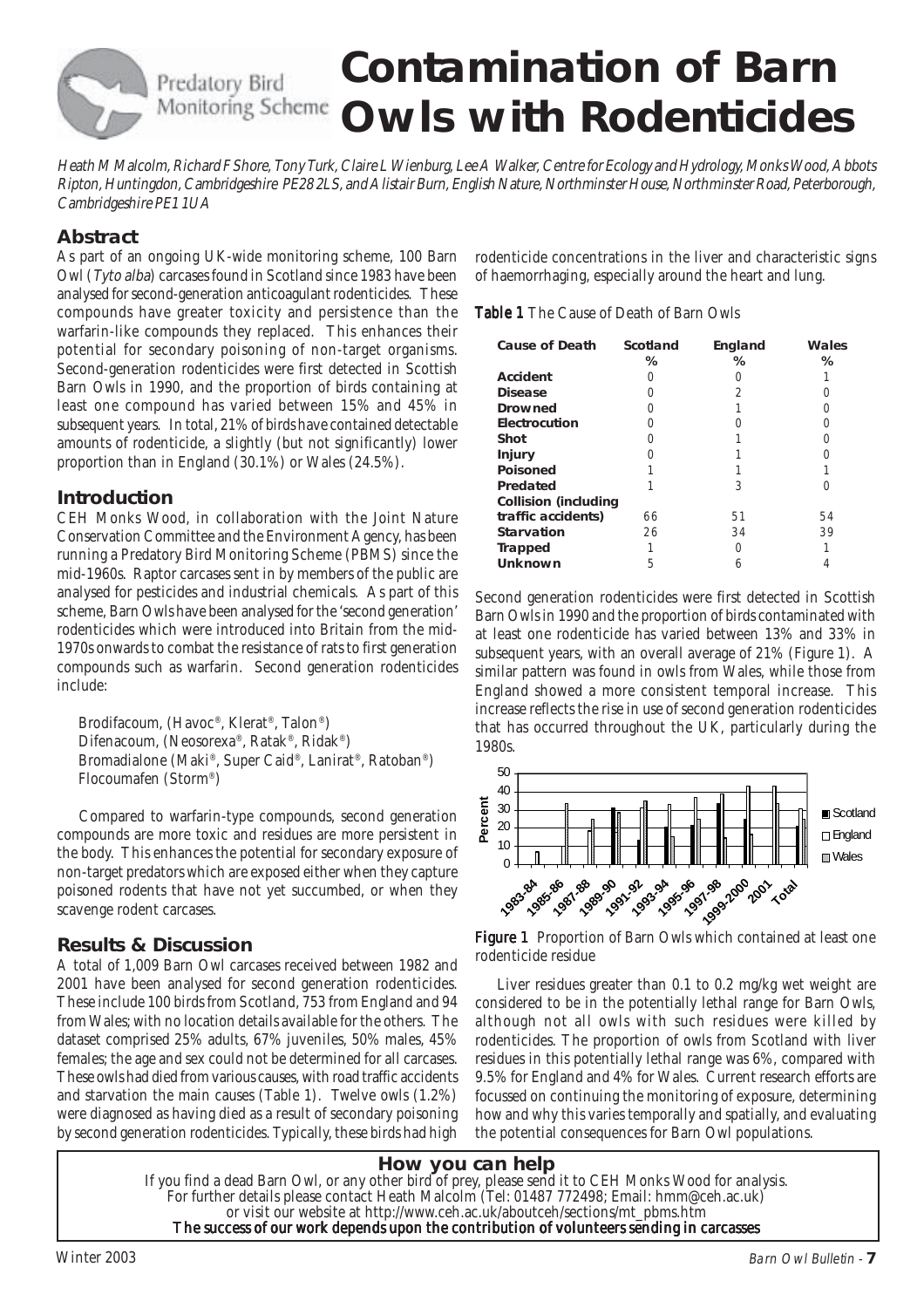### **News Items**

#### **Barn Owls and Major Roads: results and recommendations from a 15-year research project**

David J Ramsden (Barn Owl Trust, November 2003) (The following is taken from a letter received from the BOT):

"…The research was written up over a seven year period using data gathered annually between 1985 and 2000. The total amount



of effort that has gone into the data gathering and writing-up represents an amazing achievement by the BOT and could not have been done without the help of numerous volunteers (as well as BOT staff).

In producing the report we hope to influence local and national government policy, especially in the design and management of major road verges. We may at least succeed in steering the Highways Agency away from changes to verges that would almost certainly

increase Barn Owl road mortality (such as increasing their suitability for Kestrels).

This is not only the biggest research project ever carried out by the Trust, it is also (as far as we know) the first report on Barn Owls and roads to be published anywhere in the world. Given the international nature of Barn Owls, road mortality, and biodiversity conservation, it is likely that our research will bear fruit far and wide.

Environmental organisations play an important role as development watchdogs. Next time your area is threatened by a new trunk road, this new report will provide you with additional 'ammunition' as well as the appropriate recommendations to campaign for…"

The research was carried out (and funded) entirely by the Barn Owl Trust. Given the size and resources of the Trust, this is a momentous achievement and all those involved should be congratulated.

A copy of this 109-page report has been deposited in the BTO Library (and is available for members to borrow). The report can purchased from the Barn Owl Trust  $(f10 + f2 p\&p)$ , and it can also be obtained from the BOT website www.barnowltrust.org.uk (it takes between 10 and 20 minutes to download).

### **Rat Poison and the Threat of Bird of Prey**



This RSPB/English Nature leaflet appeared last year and is aimed at farmers and other people that use rodenticides. It provides valuable information on using rat poisons safely and minimising the risks to birds of prey (including Barn Owls). From talking to BOMP observers,

we know that many of you get asked by landowners about this subject, so we

thought that we would mention this leaflet.

English Nature have very kindly let us have a small supply (a copy is enclosed with this 'Barn Owl Bulletin'). Further copies can be requested through the EN website, www.english-nature.org.uk



#### **Are Agri-Environmental Schemes Set to Help Barn Owls?**

Work at the University of York, in association with CSL and English Nature, is studying the impact of the many new agri-environmental schemes that are rapidly changing some parts of our countryside.

Throughout history Barn Owls have been a popular and emotive species, and as a consequence their lifestyle and habits have been well studied. Today, we have an in-depth understanding about their diet, hunting techniques, breeding ecology and their adaptive nature which allows them to exploit more environments around the world than many other bird species.

However, the agricultural landscape is one which has been dominated by change, often relatively rapid, and this is the case once again. The effects of recent government agri-environment schemes are clear to see in many areas, with Set-aside, Countryside Stewardship, Farm Woodland Premium and the new Entry Level scheme all providing vast hectares of potentially vole-rich, Barn Owl friendly habitat throughout the country. After years of depletion, disappearing under the plough and through intensification, rough grassland may be on the way back and Barn Owls are one species that could benefit enormously.

However, despite their potential and as a consequence of their relatively recent arrival, we know very little about these schemes and their impact upon wildlife. Which one, if any, provides the best conditions for voles to thrive? How much area should we put down to these schemes to become suitably ample for Barn Owls to breed sustainably? Where in the landscape should we place them to have the greatest impact?

In answering these simple questions, work at the University of York, in partnership with CSL and English Nature, is focusing upon a large and expanding population in the southern vale of York. Based around the Lower Derwent Valley NNR, a complex of unimproved hay meadows and pastures adjacent to the River Derwent and surrounded by a mixed farming landscape, the local Barn Owl population has benefited from habitat initiatives and local box schemes to number 92 pairs in 2003. Work has involved building close links with the local farming community and the production of an agri-environment pack explaining the wide variety of schemes available to land managers.

Presently, research involves using radio-tracking techniques during the breeding season to follow the birds around their landscape as they hunt to feed their chicks and in doing so, collecting data upon prey densities, vegetation structure, grassland management, and foraging dynamics. From this information, the aim is to put numbers to some of the detail we already know. When does grass become rough? How much rough grass over what sort of area do Barn Owls require to breed successfully?

At present there are more questions than firm answers, but with two more years left of the project, it is still a work in progress. In the future we hope to be able to use the results to influence policy decisions. By allowing the money to be used in the right way, and using the Barn Owl as the agri-environment scheme flagship species, we hope many of our threatened farmland birds will also have a brighter future.

For further information please contact Nick Askew at the University of York at npa105@york.ac.uk. The Lower Derwent Valley agri-environment pack (which has been used as a template for other areas) discusses Barn Owl habitat management, nest box construction and erection and is available free of charge by contacting craig.ralston@english-nature.gov.uk

Nick Askew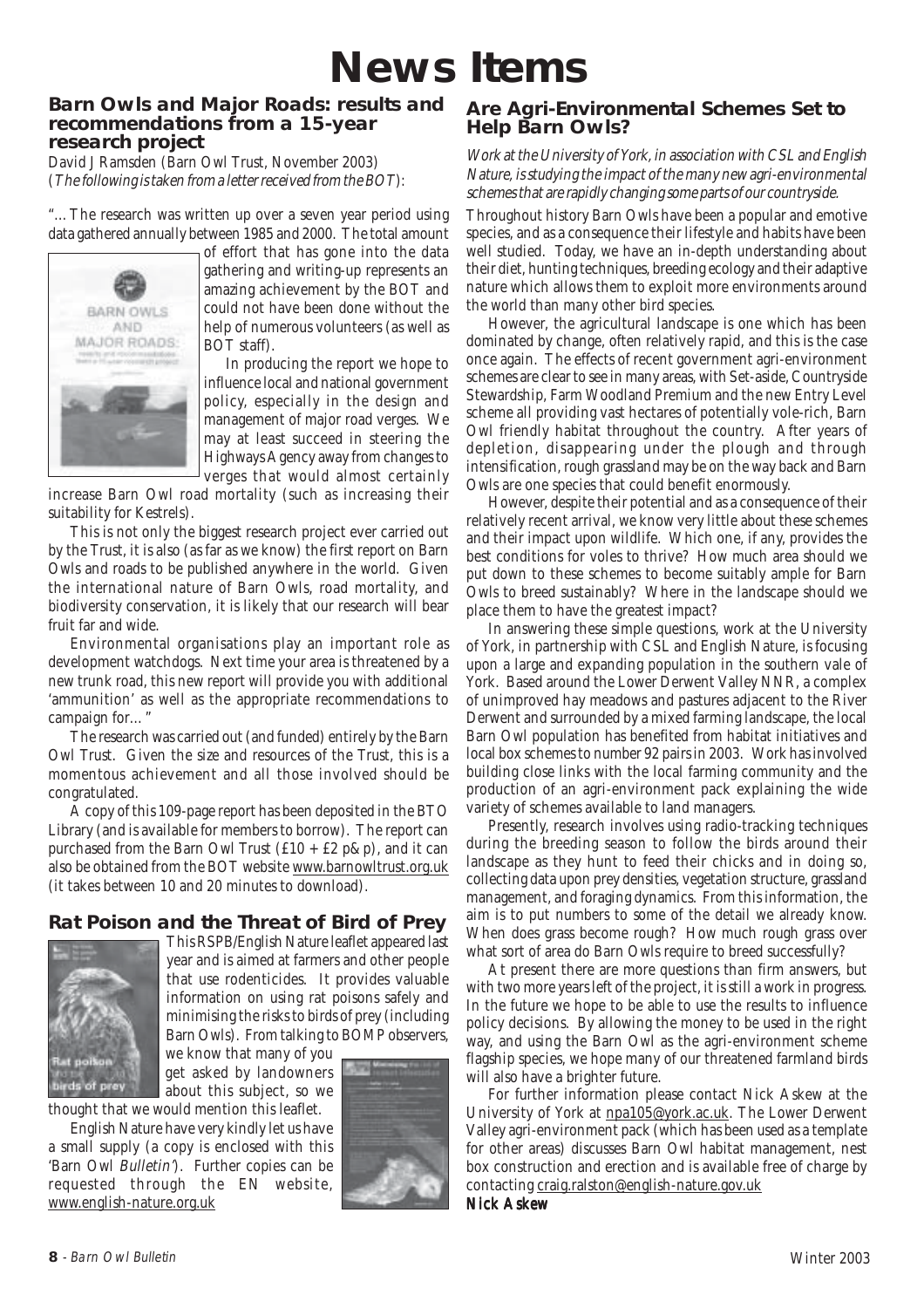#### **Not every Barn Owl is a White Owl!**



As you know British Barn Owls are of the 'nominate race' Tyto alba alba. If you want to see a darkbreasted Barn Owl Tyto a. guttata, you normally have to go to eastern Europe. Very occasionally these birds turn up in Britain, but its unusual to see them in nests in south-west England! Sandra Reardon of the Barn Owl Trust reports:

...Each summer Barn Owl Trust staff visit a selection of nest sites as part of its annual monitoring programme. Over the years we've seen around 1,500 nestlings, each one with a lovely white chest.



The birds pictured (above) were discovered in a north Devon nest in 2002. We wondered whether one of the parents might have been a 'foreigner'? Amazingly, its nestling brother looked perfectly British!

This summer (2003) we discovered a brood of two five-weekold owlets at another site in north Devon (14 miles from the first), which we believe to be unique. Both had completely brown chests! All the under-wing coverts, the flanks, legs and chest were brown-coloured and most of the facial disk was dark brown.

Amazingly both of the adults were white! Having got over the initial excitement we realised that here was a rare opportunity for one of our volunteers, a keen photographer, to capture a unique picture: a normal white adult feeding a dark-breasted owlet...'



Another guttata-type chick was found by Colin Shawyer this year. See his report on page 6. If any other BOMP participants find any of these please let us know.

#### **International Barn Owl Movements**

Most long-distance movements of Barn Owls relate to first-year birds. Juvenile dispersal explains the movements of the birds listed in the last three BTO ringing reports.

The sixth ringed Barn Owl from the Netherlands was found freshly dead in Cornwall in March 1998 (a distance of 825 km WSW). In February 2000, a Sussex-ringed nestling (from July 1999) was found in Kassell, Germany (647 km E). However some doubt was expressed about the movement of this bird as it could have been unintentionally transported (it was reported as "entangled outside a lorry").

The second from Belgium (ringed as a nestling in August 2000 in West-Vlaanderen) was found dead at the end of October 2000 in Wiltshire (341km W)

A German-ringed bird (a 2000 chick from Luneburg) was found freshly dead or dying in late April 2001 at Dunbeith, Highland (731km NE).

Mike Toms who wrote the Barn Owl section for the 'Migration Atlas' says "In mainland Europe, young Barn Owls (including those of the race guttata) tend to show a greater degree of dispersal than is seen in the UK. In some years, termed 'Wanderjahren', pronounced dispersal may take place in late summer, something that is probably the result of a particularly good breeding season being followed by a crash in the vole population. This may lead to an increased number of young guttata birds arriving in the UK."

#### **STOP PRESS**

Extract from an email from Darrin Madgin (West Sussex): "…We have not had any second broods for Barn Owls [in 2003], even though we looked at very hopeful sites. Interestingly after speaking with the Mammal Society and RSPB in our area it would appear that trappings in the latter part of the summer/early Autumn have been very poor for small mammals, even in areas that earlier in the year were very good. Comment has been made that this may well be down to the 'drought' period in our area…" At the other end of the UK, Geoff Sheppard of Dumfries & Galloway wrote:

"A fairly good year [2003] apart from a few desertions early on, probably due to the wet weather, although not as bad as last year. Overall in my study area I ringed about 200 chicks from 82 occupied sites [25 of these are being monitored for BOMP]. The big surprise was the number of unringed adults, 19 from the 87 I caught. In an area where most chicks have been ringed for the past 20 years, you wonder where they are all coming from. If it's from sites I don't know about, it means the population here must be double what I think it is!"

To date, we haven't had any reports of birds moving between BOMP sites and observers. Judging by the recent increase in Barn Owls ringed\* (due in no small part to BOMP), we feel sure that this could reveal some good movements. It might also help to explain the origins of birds in study areas like Geoff's. We would welcome articles about this (or any Barn Owl related subjects) for the next issue of 'Barn Owl Bulletin'!

> \* Barn Owl ringing totals for UK & Ireland: 2000 - 258 adults, 3,141 pulli (total 3,399) 2001 - 211 adults, 1,896 pulli (total 2,107) 2002 - 302 adults, 4,336 pulli (total 4,638)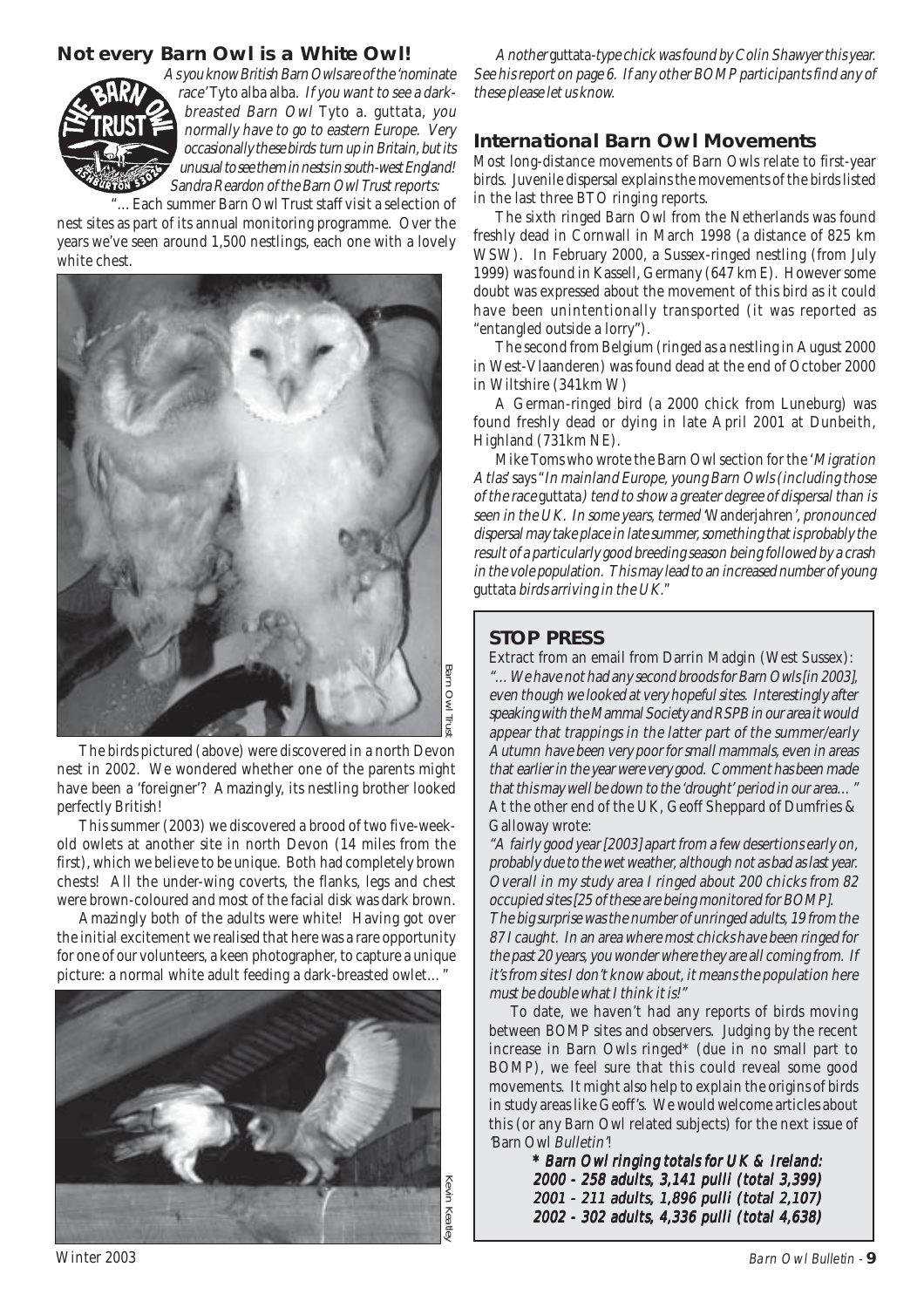### **The Pellet Pages**

#### **"The Analysis of Owl Pellets" by D W Yalden (The Mammal Society, October 2003).**



The Mammal Society published a new edition of Derek Yalden's guide in the autumn. Here it is reviewed by Mike Toms (Former Project Officer for Project Barn Owl and now the Organiser for the BTO-CJ Garden BirdWatch)

First published in 1975, the Mammal Society's guide to the identification of remains in owl pellets has become the standard reference work for those studying the diet of owls. Originally just eight pages in length, the guide has grown in size,

matching our increased understanding of the value of owl pellet analysis, and it now stands at 28 pages. The newly published third edition contains little additional information to that presented in the second edition of 1990. However, in one important respect the third edition is far superior and that is in the quality of the illustrations used within the keys. Those used in the second edition were low resolution, highly pixelated scans of the original line art showing skulls, jaws and dentition. In the new edition, these same images are crisp and clear, and also benefit from a more user-friendly layout.

The keys themselves are easy to use, although they diverge from the dichotomous approach that is now the standard for identification guides of this type. The part of the key which deals with bird remains has been expanded somewhat. It would have been excellent if the guide could have included the unpublished, but very useful, bird identification matrix (covering 17 spp.) produced by Paul Johnson. The author should seriously consider including this in the next edition. The guide does include the work of Morris and Burgis, allowing the likely size of bird prey to be estimated from a simple measure of humerus length. There are also short sections on determining the age and sex of small mammal prey species through their dentition and structure of the pelvic bones. These sections rather gloss over what is quite a challenging part of pellet analysis, making the determination of age and sex appear more straightforward than it actually is. Those wishing to study the subject in more detail should refer to the work of Brown & Twigg (1969, 1970) and Saint Girons (1973).

Part of the guide is given over to ideas for projects using owl pellets, highlighting the very clear value of their collection and examination. This particular part of the guide will be of value to student researchers and school groups wishing to undertake practical projects. Whilst I would recommend this guide to amateur naturalists, undergraduate researchers and professional ecologists alike, a couple of additions might improve its value still further. Those wishing to undertake more detailed pellet analysis would benefit from inclusion of a greater number of references covering the wider literature on the subject. Information concerning changes in pellet appearance over time (and thus how the age of pellets can be determined), work on which has been published by the Barn Owl Trust, might also be useful to researchers in the field. However, these are only minor grumbles about what is in reality an excellent publication and one that anybody interested in pellet analysis should own.

The Analysis of Owl Pellets by D W Yalden (ISBN 0 906282 454) costs £3.50 (incl. p&p) and is available from the Mammal Society, 2B Inworth Street, London SW11 3EP. Telephone 020- 7350-2200 or email sales@mammal.org.uk

#### References:

Brown, J.C. & Twigg G.I. (1969). "Studies on the pelvis in British Muridae and Cricetidae (Rodentia)." Journal of Zoology, London 158: 81-132.

Brown, J.C. & Twigg G.I. (1970). "Sexual dimorphism in the pelvis of the common shrew." Mammal Review 1: 78-79. 1

Saint Girons, M.-C. (1973). "L'age des micromammiferes dans le regime de deux rapaces nocturnes, Tyto alba and Asio otus." Mammalia 37: 439-456.

#### **Other owl pellet leaflets available**

I remember (and still sometimes use) this four page article by David Glue (which has a simple key) from a YOC 'Bird Life' magazine in 1973. It was then subsequently issued as a separate leaflet and has proved to be extremely useful to photocopy when introducing newcomers to pellet analysis (particularly children). Recently the RSPB have produced some new (downloadable .pdf) information sheets on owl pellets as part of their teaching resources: http://www.rspb.org.uk/ teaching/owlpellets/index.asp





Mike Toms has developed his own foursided key (A4 size, laminated). He has very kindly agreed to let us reproduce this for BOMP observers. If you would like a copy please contact the BOMP Coordinator (please send three first-class stamps to cover costs).

Last, but by no means least, the Barn Owl Trust have also produced a leaflet on "Pellet Analysis" (leaflet No. 20) which

can be downloaded (along with their other excellent publications) from their website www.barnowltrust.org.uk

#### **Devon Barn Owl survey 2003**

The Barn Owl Trust and the Devon Birdwatching and Preservation Society conducted a census of Barn Owls in Devon during 2003. Over 1,000 known Barn Owls sites (used for nesting or roosting since the last survey was carried out in 1993) were rechecked, a massive undertaking.

Prior to the latest survey, the number of breeding Barn Owls in Devon was thought to be no more than 250-350 pairs. We look forward to seeing how the latest results will reveal the impact of the extensive (and very impressive) targeted Barn Owl conservation work that has been carried out in Devon over the past 10 years.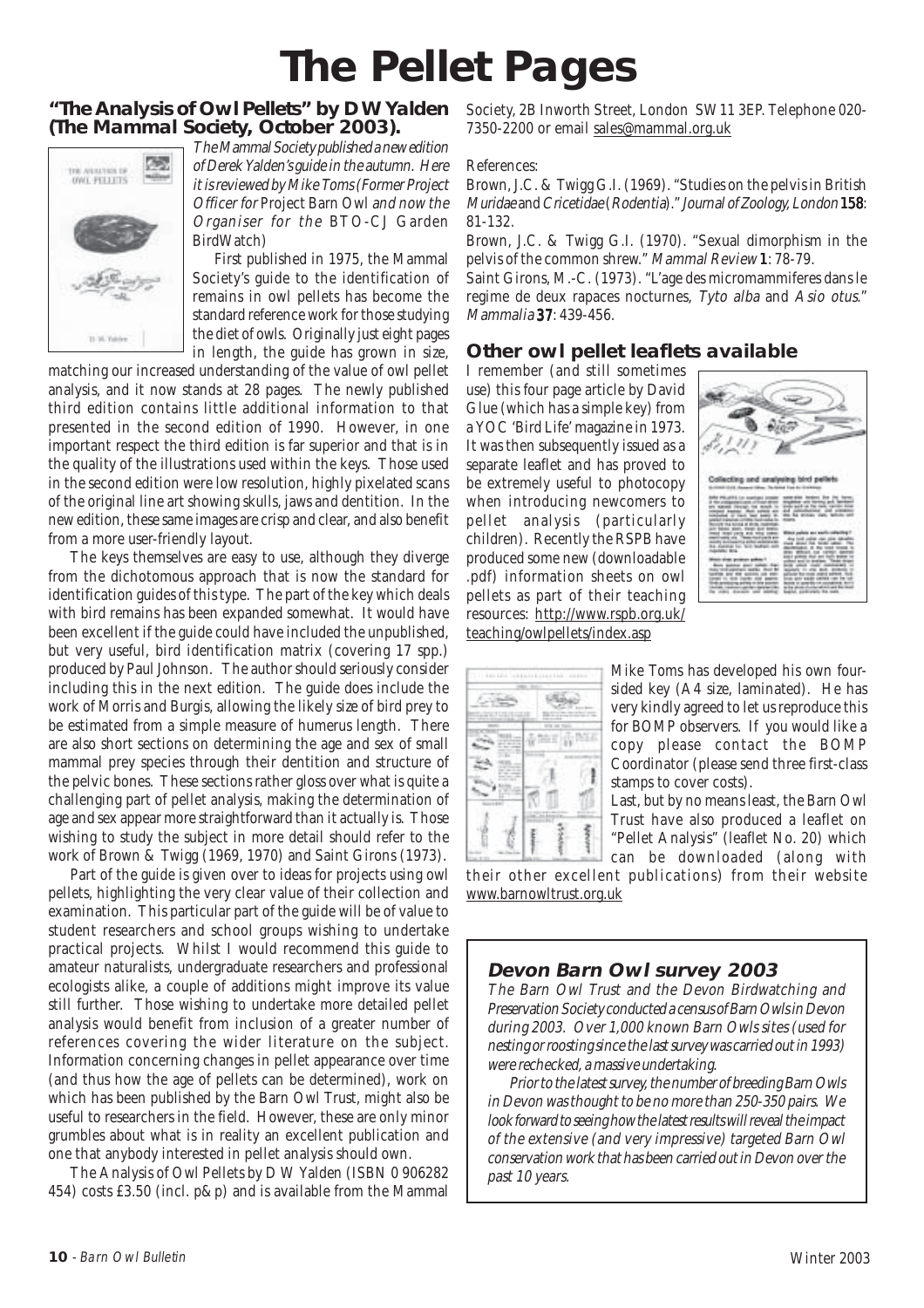#### **The Mammal Society National Owl Pellet Survey**



The National Owl Pellet Survey started in 1993. It aims to establish changes in owl diet over time and variations in prey species consumed based on locality and habitat. The information can also be used to study the distribution of the small mammal prey species, comparing seasonal and annual variations in availability.

To date, batches of pellets have been received from 237 locations throughout the UK. Over 31,500 pellets have been analysed, from which over 111,600 prey items have been recovered. These include 20 species of small mammal, together with bird, reptile and amphibian prey items.

The survey would welcome more pellets from the underrepresented regions of the south-west and the north of England, Wales and Scotland.

Ideally pellets should be collected monthly and the site cleared of all pellets to ensure the period covered by a pellet batch is known. This method enables the seasonal variation in the availability of the prey species to be investigated, together with the impact of this on the owl diet. If monthly collections are not possible, then other collection periods would be very welcome, but the larger the sample size the better.

Pellet batches should be placed in a polythene bag inside a jiffy pack or suitable box for posting. A note placed outside the polythene bag should be sent with each pellet batch identifying the location including grid reference and collection date (the site details can be kept confidential if required). A report detailing the contents of each pellet batch, together with brief comments on the results will be sent to the contributor.

For further information about the survey, please contact the address below (batches of pellets can also be sent to this address):

Mr R. A. Love, 4 Laurel Way, Totteridge, London N20 8HP. Email: ralove@freeuk.com

### **Testing the Methodology**

BOMP has identified two ways that will help to determine whether second broods are about to be started…

#### **Chewed pellets…**

The first of these is the presence of shredded pellets in otherwise empty nest boxes. Although we were aware that nestlings chewed pellets, we now know that many females do so this prior to laying in order to create a 'cushion' for the eggs. Freshly shredded pellets look like mounds of 'fluffy cotton wool'.

We are not really sure how widespread this is and would like to investigate this further. Many recorders already place wood chippings etc in their boxes to help prevent the eggs from rolling around. (Medium grade forest bark, shredded paper, coconut husks, wood chippings or wood shavings, but not sawdust).

Winter 2003 Barn Owl Bulletin - **11** Pellet shredding has been noticed just before both first and second clutches, so if you come across an empty site, but there

are newly shredded pellets, it may indicate that the female is about to lay.

Would all BOMP observers please indicate any shredded pellets on their 2004 fieldwork forms (and, if possible, recheck again for late clutches if they are found after a successful first brood).

#### **…and Moulted Feathers**

The second method that has been investigated is the presence of moulted feathers in the box. Females normally begin their wing/ tail moult whilst egg laying and incubating in April/May. They tend to lose one or two primaries and three or four secondaries in their first year.

If there are no shed feathers in your boxes in the spring, it may be worth looking for second broods here (or at a neighbouring nest site) later on in the season. Please note that nestlings often shred these shed feathers or may trample them into the nest 'lining'.

Males moult much later in the year, usually August-October but these feathers tend to be lost away from the nest at favoured roost sites.

#### Colin Shawyer

### **Rehab Barn Owl makes a difference**

As well as running an intensive Barn Owl project in the southern Vale of York, the local ringing group also carries out ringing activities on the Lower Derwent Valley NNR, generally concentrating on wildfowl and waders which contribute to its Ramsar and SPA status. We also work closely with a local rehabilitation centre, ringing rehabilitated birds upon release as part of a special BTO registered project.

During August 2000, a first winter male Barn Owl which had been shot was picked up and taken into care. Assessment at the vets showed the air rifle pellet had broken the wing bone in two. The outlook wasn't good, but all involved agreed to have a go and hope for the best. Remarkably the wound and bone healed well and on 8 October 2000 the bird was ringed and released at the location where it had been found. It flew strongly and low across a field prior to dusk before settling in a large oak. And that is where the story may well have ended.

However, following the 2003 season when sorting out the records for IPMR and BOMP, it came to light that this individual had been re-trapped as a breeding male in a box 2 km from its release site. In fact, the bird in question had played an important part of an intensive survey looking at habitat use by the Barn Owl with regard to agrienvironment schemes (see Nick Askew's article, page 8), and had been monitored by both nest photography and radio-tracking during the breeding season. He successfully fledged five young during 2003, and also bred in 2001 and 2002, raising a total of 13 chicks since his release. Not only that, he has now been involved in a project that will hopefully benefit further generations of Barn Owls.

Several key issues come out of this short story. Firstly, rehabilitation (by those experts in the field) can and does work, and in this case, can make a real impact on the local population. Ringing of such birds is clearly important and useful in order to allow the success of such releases to be monitored, while local ringers working together with Rehab centres allows the useful exchange of expertise and knowledge in both directions.

#### Craig Ralston (English Nature) and Nick Askew (University of York)